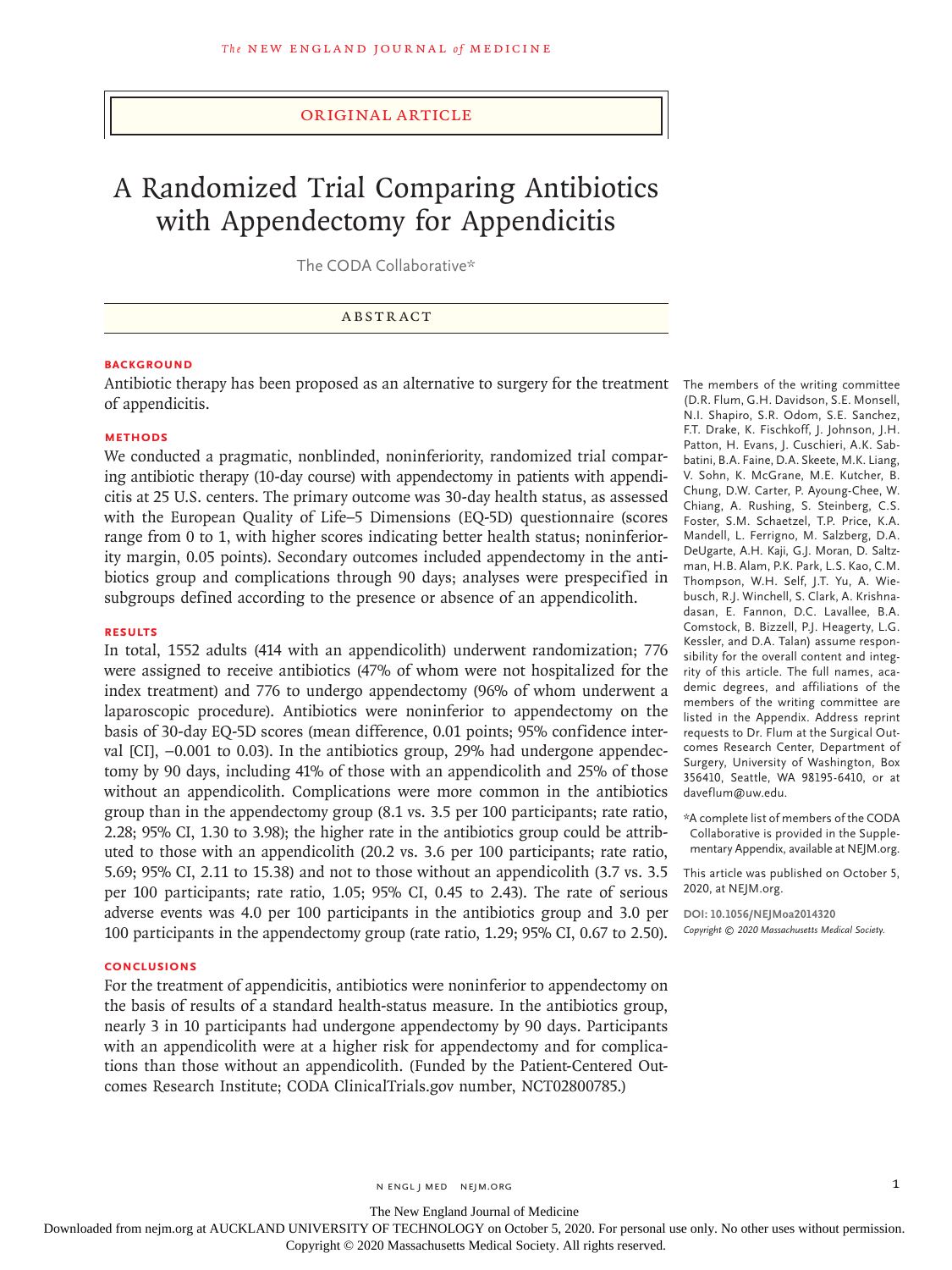PPENDECTOMY HAS LONG BEEN THE<br>standard treatment for appendicitis, even<br>though successful use of antibiotic ther-<br>apv as an alternative was reported more than 60 standard treatment for appendicitis, even though successful use of antibiotic therapy as an alternative was reported more than 60 years ago.1 Although there have been several randomized trials of antibiotics for appendicitis in adults, $2<sup>2-7</sup>$  exclusion of important subgroups (in particular, patients with an appendicolith, who may be at an increased risk for complications), small sample sizes, and questions about applicability to the general population have limited the use of this treatment.<sup>8</sup> As recently as 2014, more than 95% of U.S. patients with appendicitis underwent appendectomy.<sup>9</sup> However, with the pandemic of coronavirus disease 2019 (Covid-19), health systems and professional societies such as the American College of Surgeons<sup>10</sup> have suggested reconsideration of many aspects of care delivery, including the role of antibiotics in the treatment of appendicitis.

We conducted the Comparison of Outcomes of Antibiotic Drugs and Appendectomy (CODA) trial to compare antibiotic therapy with appendectomy in adults with appendicitis, including those with an appendicolith. The trial design was based on recognition that not all patients prioritize the multiple outcomes related to appendicitis care in the same way. An overall measure of health status was used for the primary outcome, and analyses of several secondary clinical and patient-reported outcomes, complications, and time spent in health care settings were performed. We had initially planned to report the results after all the participants had at least 1 year of follow-up, but given the Covid-19–related interest in the management of appendicitis, we describe results based on the first 90 days after randomization.

#### METHODS

# **Trial Design and Oversight**

The CODA trial was funded by the Patient-Centered Outcomes Research Institute. The trial design has been described previously, $11$  and the protocol, including the statistical analysis plan, is available with the full text of this article at NEJM.org. The trial was designed with the engagement of patient stakeholders $12,13$  to identify outcomes that they considered to be most important.14 Institutional review boards at 25 clinical sites participating in the University of Washington–based Comparative Effectiveness Research Translation Network<sup>15</sup> approved the protocol, and the participants provided written informed consent. The authors vouch for the completeness and accuracy of the data and the fidelity of the trial to the protocol.

### **Trial Population**

Consecutive English- or Spanish-speaking adults (≥18 years of age) in emergency departments who had appendicitis that had been confirmed on imaging were approached by research coordinators. On the basis of a previous trial<sup>6</sup> suggesting that patients with an appendicolith had an increased risk of complicated appendicitis, patients with evidence of an appendicolith on imaging were included in a prespecified subgroup. Patients were excluded from the trial if they had septic shock, diffuse peritonitis, recurrent appendicitis, evidence of severe phlegmon on imaging (if the surgeon determined that a more extensive operation, such as ileocolectomy, was likely to be performed), walled-off abscess, free air or more than minimal free fluid, or evidence suggestive of neoplasm. Other exclusion criteria are provided in the Supplementary Appendix, available at NEJM.org. In the absence of these conditions, evidence of perforation on imaging was not an exclusion criterion. Sites were regularly audited to confirm that all patients with appendicitis were screened. The consent process included a standardized informational video (or pamphlet) in English (https://youtu.be/EQ8Iyc4\_55k) or Spanish (https://youtu.be/5kTdVoq0GZ4). Consenting participants were randomly assigned to a treatment group by the data coordinating center. Randomization was performed with the use of permuted blocks (random block sizes of 4, 6, and 8) and was stratified according to recruitment site and appendicolith status (present or absent). Those who declined to undergo randomization were invited to participate in an observational cohort study.11

# **Treatments**

Participants who were randomly assigned to the antibiotics group received an intravenous formulation for at least 24 hours, followed by pills, for a 10-day total course. Clinical teams selected antibiotics from Surgical Infection Society and Infectious Diseases Society of America guidelines for intraabdominal infections (Fig. S1 in

2 N ENGL J MED NEJM.ORG

The New England Journal of Medicine

Downloaded from nejm.org at AUCKLAND UNIVERSITY OF TECHNOLOGY on October 5, 2020. For personal use only. No other uses without permission.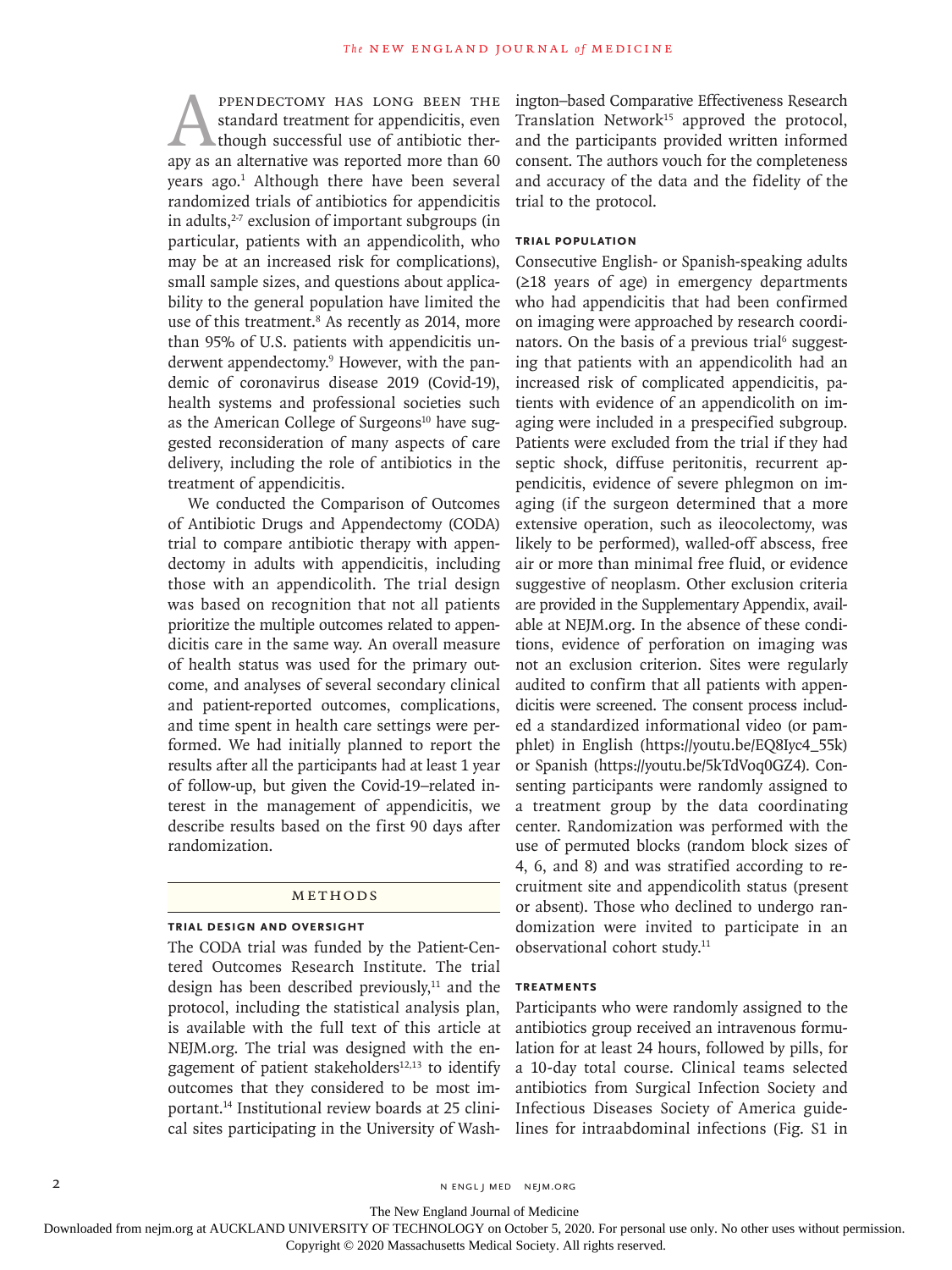the Supplementary Appendix). $16,17$  Participants were either hospitalized for the administration of intravenous antibiotics or were discharged from the emergency department after they had received intravenous antibiotics for 24 hours or with 24 hours of bioavailability. Standard discharge criteria included intake of liquids without difficulty, adequate pain control, and an improving clinical condition. Appendectomy was recommended if diffuse peritonitis or septic shock developed at any time or if worsening signs and symptoms developed after 48hours of antibiotics; however, these criteria were not required to be met. In the absence of these conditions, participants were encouraged to continue taking antibiotics, and the decision to perform appendectomy was ultimately made by the treating clinician. The protocol did not specify how to manage recurrent appendicitis or symptoms or how to address patients' appendix-related concerns. In participants who were randomly assigned to the appendectomy group, laparoscopic and conventional (open) surgical approaches were allowed; the technique was not standardized. Usual preoperative and postoperative care and discharge criteria were used.

The amount of analgesic agents or pain-control medications provided was not standardized or monitored in either treatment group. In both groups, the protocol allowed for crossover on the basis of participant and clinician decision making.

## **Outcomes and Measures**

The primary outcome was 30-day health status, as assessed with the use of the European Quality of Life–5 Dimensions (EQ-5D) questionnaire<sup>18</sup> (scores range from 0 to 1, with higher scores indicating better health status; minimal clinically important difference,  $0.05$  points<sup>19</sup>; https:// euroqol.org). Participants were to be contacted at 24 hours after discharge and surveyed by telephone, mail, or email at 1, 2,and 4 weeks, quarterly for a year, and then yearly. Secondary outcomes included patient-reported resolution of symptoms, which was defined as the absence of pain, tenderness, and fever; serious adverse events; National Surgical Quality Improvement Program (NSQIP)–defined complications at the time of the index treatment or during followup,20 including site-related infectious complications (defined as incisional infections or organ–

space infections [abscesses]), specifically those that led to percutaneous drainage procedures; reactions to antibiotics that led to a health care encounter; *Clostridioides difficile* infections; more extensive procedures (e.g., small-bowel or colon resection, reoperation, laparotomy, colostomy, or ileostomy); appendiceal perforation found during an operation or on pathological review; appendiceal neoplasm; and appendectomy in the antibiotics group (Table S1). Visits to the emergency department or urgent care clinic for related symptoms, days in the emergency department or hospital related to appendicitis symptoms or treatment-related complications, and days of missed work for the participant and the caregiver were recorded. Serious adverse events were adjudicated by an independent safety monitor to confirm severity and relatedness to treatment.

# **Statistical Analysis**

Under the assumption of a mean (±SD) score on the EQ-5D of 0.90±0.12 after treatment for appendicitis,<sup>21</sup> we calculated that a sample of 1552 participants would give the trial sufficient power (>82%) to rule out a between-group difference in the EQ-5D score as small as 0.05 points, on the basis of follow-up data for 90% of the participants at 30 days. Within an intention-to-treat framework, we assessed 30-day EQ-5D scores with the use of a linear regression model with indicators for treatment group, as well as for recruitment site and appendicolith status (randomization stratification factors). Our primary analysis included participants who completed all items on the 30-day EQ-5D survey. The estimated treatment effect and 97.5% one-sided confidence interval were analyzed with the use of a prespecified noninferiority margin of –0.05 points.<sup>22</sup> There was no adjustment for multiplicity in analyses of secondary outcomes, and these analyses should be considered exploratory. Details regarding stopping rules are provided in the Supplementary Appendix. An independent data and safety monitoring board reviewed three formal interim analyses, which were performed annually over the course of the trial, and did not recommend stopping the trial. To address potential selection bias, we performed a secondary per-protocol analysis of EQ-5D scores and serious adverse events at 30 days. (Details regarding the interim and per-protocol analyses are provided in the Supplementary Appendix.) With ad-

The New England Journal of Medicine

Downloaded from nejm.org at AUCKLAND UNIVERSITY OF TECHNOLOGY on October 5, 2020. For personal use only. No other uses without permission.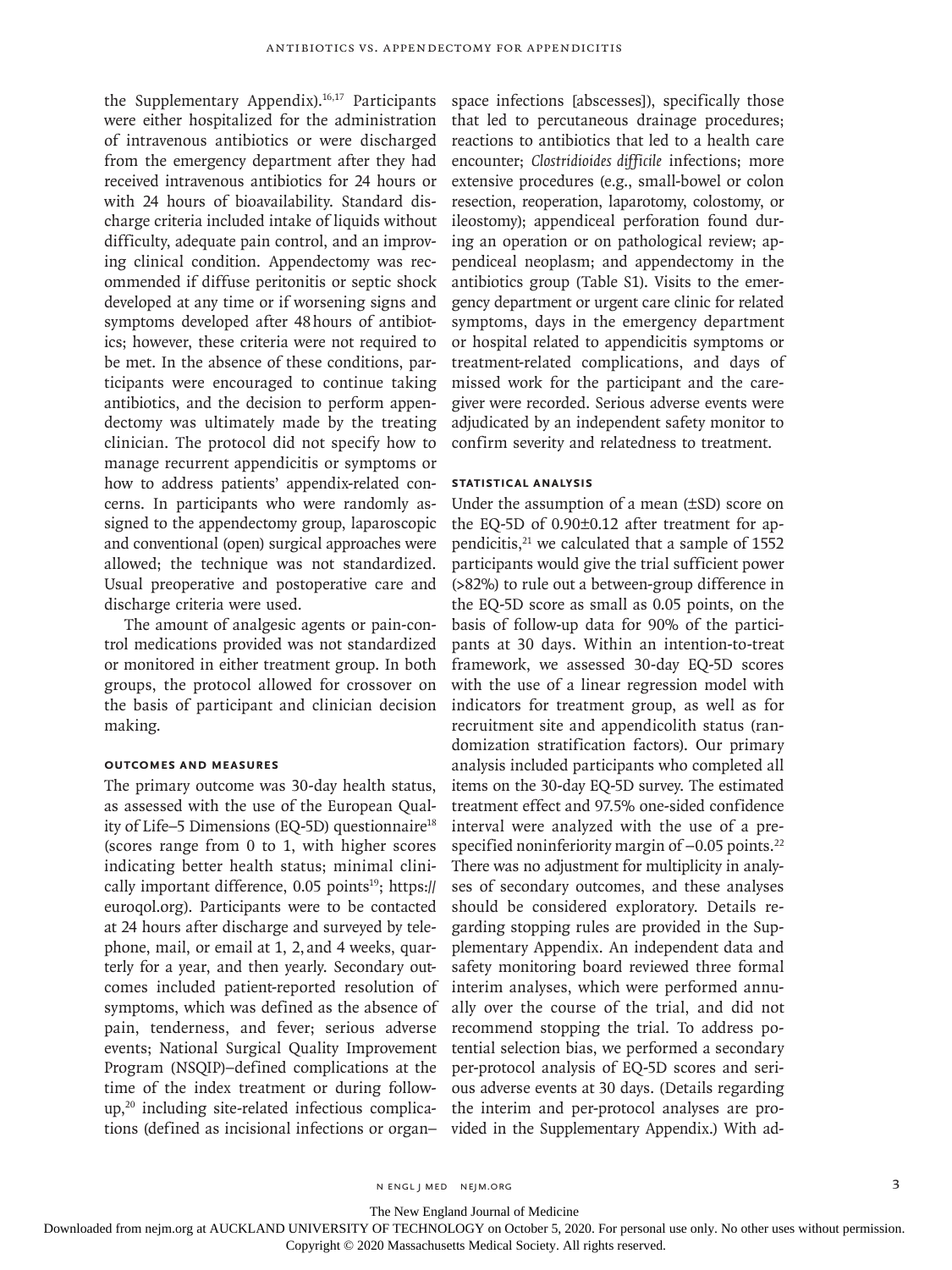#### The NEW ENGLAND JOURNAL of MEDICINE



4 **n** engl j med neglecting in the neglection of  $\alpha$  is neglected in the neglection of  $\alpha$ 

The New England Journal of Medicine

Downloaded from nejm.org at AUCKLAND UNIVERSITY OF TECHNOLOGY on October 5, 2020. For personal use only. No other uses without permission. Copyright © 2020 Massachusetts Medical Society. All rights reserved.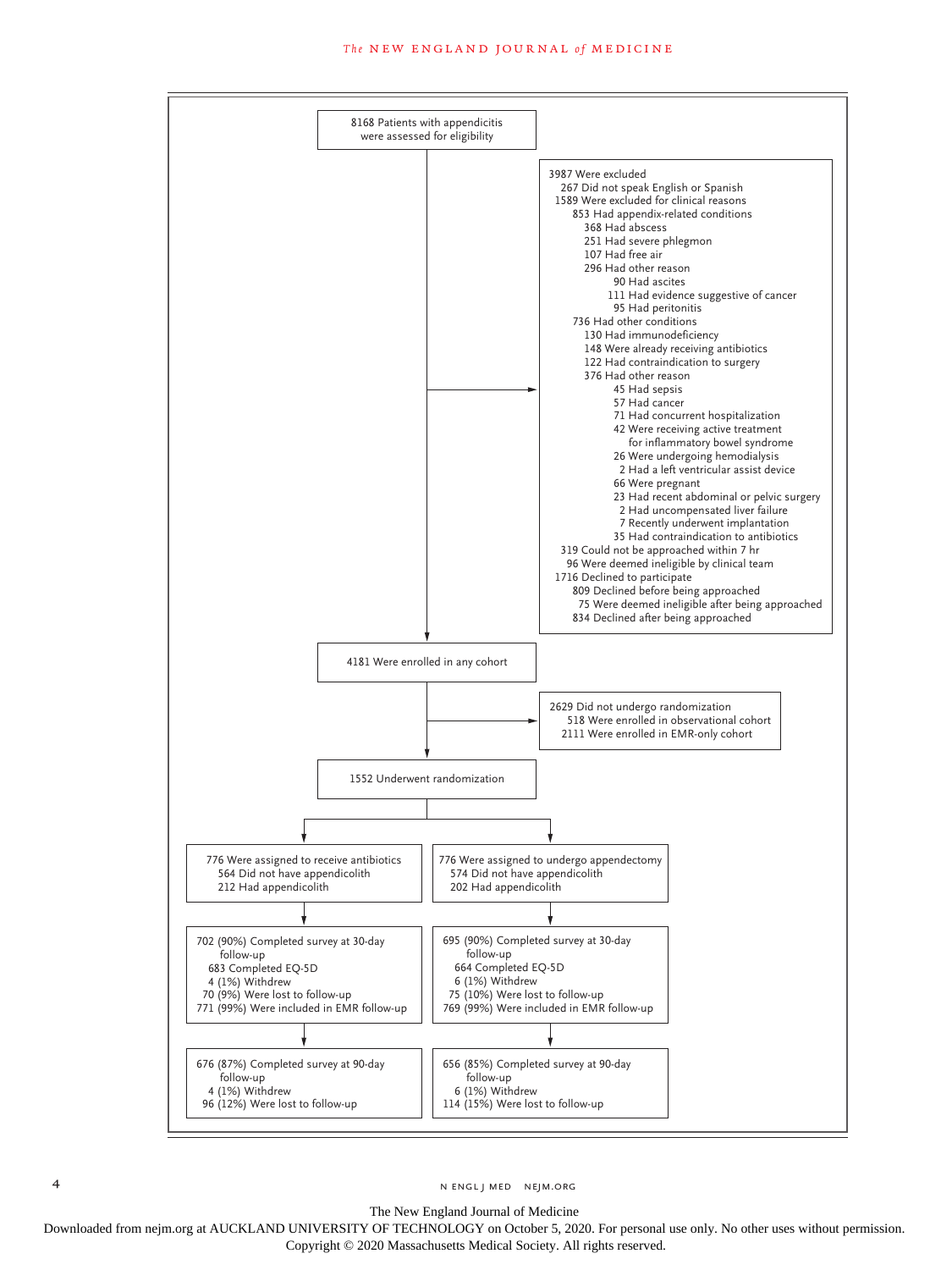### **Figure 1 (facing page). Screening, Enrollment, Randomization, and Follow-up.**

Patients could have more than one exclusion criterion. The patient surveys and timing of the study were the same for the observational cohort and the randomized cohort. The electronic medical record (EMR)-only cohort includes medical record data from the index hospitalization and 4-week and 2-year chart reviews. EQ-5D denotes European Quality of Life–5 Dimensions.

justment for treatment group, recruitment site, and appendicolith status (if appropriate), binomial regression with a log link was used to calculate relative risks for binary outcomes, Poisson regression with robust standard errors was used to calculate rate ratios for count data, and linear regression was used for continuous outcomes. Effect sizes and corresponding 95% confidence intervals are presented for all comparisons. A Kaplan–Meier cumulative incidence curve was used to describe the incidence of appendectomy over time in the antibiotics group, both overall and according to appendicolith status. Data are current as of June 4, 2020 (the final day of the 90-day survey window for the last patient). All analyses were performed with the use of R statistical software, version 3.5.0 (R Foundation for Statistical Computing).

# **RESULTS**

### **Population**

From May 3, 2016, through February 5, 2020, a total of 8168 patients underwent screening, of whom 1589 (19%) were ineligible for enrollment in the trial for clinical or appendicitis-related reasons (Fig. 1). A total of 1552 participants (31% of the patients who were eligible) underwent randomization; 776 were assigned to receive antibiotics, and 776 to undergo appendectomy (Table S2). Sociodemographic and clinical characteristics of the participants were similar in the two groups (Table 1 and Table S3). Imaging to confirm appendicitis was computed tomography (CT) alone or in combination with ultrasonography or magnetic resonance imaging in 96% of the participants. An appendicolith was found on imaging in 27% of the participants.

In the antibiotics group, 51% of the participants were admitted to the hospital for the index treatment, whereas 47% (range across sites, 0 to 81%) were discharged from the emergency de-

partment to home, of whom 79% were discharged within 24 hours after randomization; the remaining 2% had another discharge disposition (e.g., were in the observational unit). In the appendectomy group, 95% of the participants were admitted to the hospital for the index treatment, and 96% of the appendectomy procedures were performed laparoscopically. The mean time from randomization to discharge from either the emergency department or the hospital for the index treatment was 1.33 days in the antibiotics group and 1.30 days in the appendectomy group (Table 2). At least one additional course of antibiotics was prescribed within 90 days after the index treatment in 73 of 676 participants (11%) in the antibiotics group with 90-day follow-up data. Adherence to the treatment, as reported by sites, was 90% among participants in the antibiotics group and more than 99% among those in the appendectomy group.

# **Primary and Secondary Clinical Outcomes**

The primary outcome, the mean 30-day EQ-5D score, was 0.92±0.13 in the antibiotics group and 0.91±0.13 in the appendectomy group (difference, 0.01 points; 95% confidence interval [CI], −0.001 to 0.03); these findings are consistent with noninferiority of antibiotics to appendectomy. Results were similar in the per-protocol analysis (difference, 0.01 points; 95% CI, −0.002 to 0.03) and in an analysis performed with the use of multiple imputation for missing primaryoutcome data (difference, 0.01 points; 95% CI, −0.004 to 0.02).

Results in subgroups of participants with an appendicolith and those without an appendicolith also showed noninferiority of antibiotics with respect to the primary outcome (Table 2). In the antibiotics group, appendectomy had been performed in 11% of the participants by 48 hours, in 20% by 30 days, and in 29% by 90 days (Fig. 2); the 90-day incidence of appendectomy was 41% among those with an appendicolith and 25% among those without an appendicolith. Table 2 shows results for additional secondary outcomes, both overall and according to appendicolith status. The percentage of participants who had resolution of symptoms (i.e., the absence of pain, tenderness, and fever) was similar in the two groups by 7, 14, and 30 days. The percentage with a visit to the emergency department or urgent care clinic after the index treat-

The New England Journal of Medicine

Downloaded from nejm.org at AUCKLAND UNIVERSITY OF TECHNOLOGY on October 5, 2020. For personal use only. No other uses without permission.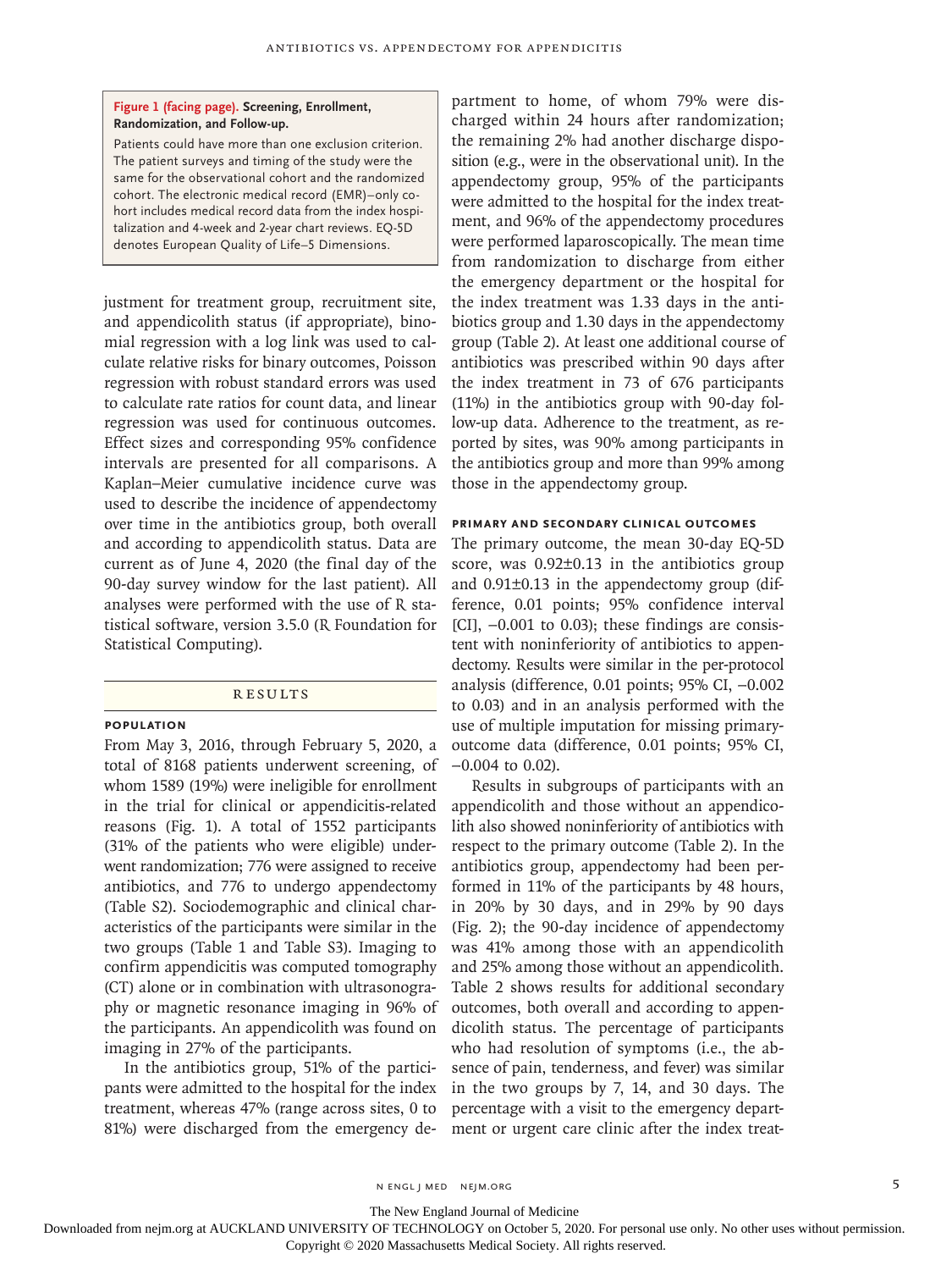| Table 1. Sociodemographic and Clinical Characteristics of the Patients at Baseline.* |                                   |                             |
|--------------------------------------------------------------------------------------|-----------------------------------|-----------------------------|
| Characteristic                                                                       | <b>Antibiotics</b><br>$(N = 776)$ | Appendectomy<br>$(N = 776)$ |
| $Age - yr$                                                                           | $38.3 \pm 13.4$                   | $37.8 \pm 13.7$             |
| $Sex - no. (%)$                                                                      |                                   |                             |
| Female                                                                               | 286 (37)                          | 290 (37)                    |
| Male                                                                                 | 490 (63)                          | 486 (63)                    |
| Gender different from sex assigned at birth $-$ no. (%)                              | 8(1)                              | 6(1)                        |
| Race or ethnic group - no. (%) +                                                     |                                   |                             |
| White                                                                                | 461 (60)                          | 449 (59)                    |
| Black                                                                                | 75 (10)                           | 63(8)                       |
| American Indian or Alaska Native                                                     | 13(2)                             | 9(1)                        |
| Asian                                                                                | 39(5)                             | 53 $(7)$                    |
| Native Hawaiian or Pacific Islander                                                  | 4(1)                              | $3(-1)$                     |
| Multiple or other                                                                    | 176 (23)                          | 185 (24)                    |
| Hispanic ethnic group†                                                               | 362 (47)                          | 366 (47)                    |
| Primary language - no. (%)                                                           |                                   |                             |
| English                                                                              | 469 (60)                          | 464 (60)                    |
| Spanish                                                                              | 267 (34)                          | 267 (34)                    |
| Other                                                                                | 40(5)                             | 45(6)                       |
| Insurance — no. $(\%)$                                                               |                                   |                             |
| Commercial                                                                           | 323 (43)                          | 317 (42)                    |
| Medicare or Tricare                                                                  | 89 (12)                           | 89 (12)                     |
| Medicaid or other state program                                                      | 134(18)                           | 131(17)                     |
| Other or no coverage                                                                 | 213 (28)                          | 217 (29)                    |
| Modified Charlson comorbidity index score:                                           | $0.24 \pm 0.53$                   | $0.24 \pm 0.53$             |
| Body-mass index¶                                                                     | $29.0 + 6.6$                      | $28.6 \pm 6.1$              |
| Duration of symptoms - days                                                          | $1.8 + 3.6$                       | $1.6 + 1.6$                 |
| Alvarado score¶                                                                      | $6.6 \pm 1.6$                     | $6.7 \pm 1.7$               |
| History of fever - no. (%)                                                           | 194 (25)                          | 185(24)                     |
| Initial white-cell count $-$ per $\mu$ l                                             | 12,900±4000                       | 13,400±4100                 |
| Imaging test - no. $(\%)$                                                            |                                   |                             |
| Computed tomography alone                                                            | 626 (81)                          | 609 (78)                    |
| Ultrasonography alone                                                                | 24(3)                             | 30(4)                       |
| >1 Imaging test                                                                      | 125 (16)                          | 137 (18)                    |

\* Plus–minus values are means ±SD. Percentages may not total 100 because of rounding. Data were missing for 26 partici‑ pants in the antibiotics group and 30 participants in the appendectomy group for gender different from sex assigned at birth; 8 and 14 participants, respectively, for race or ethnic group; 17 and 22 for insurance; 3 and 2 for modified Charlson comorbidity index score; 209 and 104 for body-mass index; 1 and 1 for duration of symptoms; 38 and 38 for Alvarado score; 0 and 1 for history of fever; and 3 and 1 for initial white-cell count. Additional information regarding patient characteristics is provided in Table S3.

† Race and ethnic group were reported by the participant. If the participant did not report the information and it was listed in the participant's chart, the information from the chart was used.

‡ Scores on the modified Charlson comorbidity index range from 0 to 40, with lower scores indicating fewer coexisting conditions and a lower short-term risk of death.

Body-mass index is the weight in kilograms divided by the square of the height in meters.

¶ Alvarado scores range from 0 to 10, with higher scores indicating a higher likelihood of having appendicitis.

The New England Journal of Medicine

Downloaded from nejm.org at AUCKLAND UNIVERSITY OF TECHNOLOGY on October 5, 2020. For personal use only. No other uses without permission.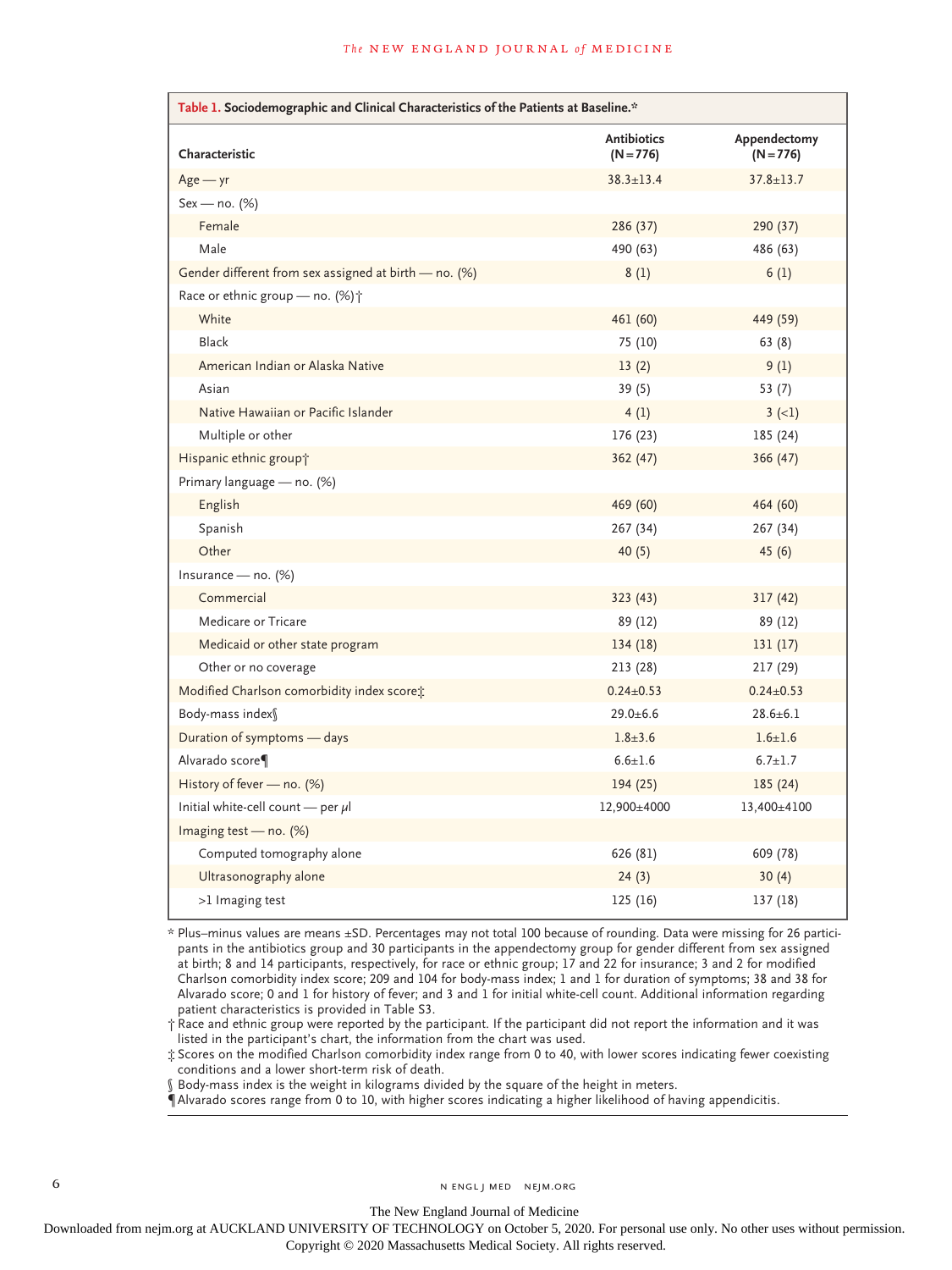ment was 9% in the antibiotics group and 4% in the appendectomy group, and the percentage with any hospitalization after the index treatment (including for eventual appendectomy) was 24% and 5%, respectively. The mean number of missed work days for participants was 5.26 in the antibiotics group and 8.73 in the appendectomy group, and the mean number of missed work days for caregivers was 1.33 and 2.04, respectively. Appendiceal neoplasms were identified in nine participants (mean age, 47±17 years; range, 21 to 74) — seven in the appendectomy group and two in the antibiotics group who had undergone appendectomy. Eight of the neoplasms were carcinomas, and one was a mucocele.

# **Adverse Events**

There were no deaths (Table 3 and Table S4). The rate of serious adverse events was 4.0 per 100 participants in the antibiotics group and 3.0 per 100 participants in the appendectomy group (rate ratio, 1.29; 95% CI, 0.67 to 2.50). The rate of NSQIP-defined complications was 8.1 per 100 participants in the antibiotics group and 3.5 per 100 participants in the appendectomy group (rate ratio, 2.28; 95% CI, 1.30 to 3.98), and at least one such event occurred in 5% and 3% of the participants, respectively. The higher rate in the antibiotics group overall was attributable to those with an appendicolith (20.2 vs. 3.6 per 100 participants) and not to those without an appendicolith (3.7 vs. 3.5 per 100 participants). The rate of site-related infectious complications (incisional or organ–space infections) was also higher among those with an appendicolith. Percutaneous drainage procedures were more common in the antibiotics group than in the appendectomy group overall (2.5 vs. 0.5 per 100 participants; rate ratio, 5.36; 95% CI, 1.55 to 18.50) and particularly among those with an appendicolith. Reactions to antibiotics that led to a health care encounter were more common in the antibiotics group than in the appendectomy group (3.3 vs. 0.2 per 100 participants), with one reaction in the antibiotics group classified as life-threatening. The rate of *C. difficile* infection was 0.6 per 100 participants in the two groups.

Identification of an appendiceal perforation during an operation or on pathological review was less common in the antibiotics group than in the appendectomy group (occurring in 9% vs. 15% of the participants), but the majority of participants in the antibiotics group did not have surgery and thus could not be assessed. When the analysis was limited to participants in either group who had undergone appendectomy, the percentage with a perforation was higher in the antibiotics group than in the appendectomy group (32% vs. 16%); the higher rate in the antibiotics group overall was attributable to those with an appendicolith (61% vs. 24%) and not to those without an appendicolith (14% vs. 13%). The rate of use of more extensive procedures (small-bowel or colon resection, reoperation, laparotomy, colostomy, or ileostomy) was low and similar in the two groups (1.0 vs. 0.8 per 100 participants).

# Discussion

In this large, randomized trial of antibiotics for appendicitis, antibiotics were noninferior to appendectomy on the basis of results of a commonly used measure of health status at 30 days. By 90 days, 29% of the participants in the antibiotics group had undergone appendectomy, including 41% of those with an appendicolith and 25% of those without an appendicolith. NSQIPdefined complications were more common in the antibiotics group than in the appendectomy group but were attributable to participants with an appendicolith, who additionally appeared to have a higher risk of serious adverse events than those without an appendicolith. By 1 week, resolution of symptoms of appendicitis was similar in the two groups. Nearly half the participants assigned to receive antibiotics were not hospitalized for the index treatment. Participants and their caregivers in the antibiotics group missed less time from work than those in the appendectomy group, but emergency department visits and hospitalizations after the index treatment were more common in the antibiotics group.

The EQ-5D score at 30 days was selected as the primary outcome because it is a validated measure of overall health status responsive to appendicitis treatment, $21$  and the time period is typical for recovery from appendectomy. Numerous secondary outcomes — including appendectomy (if the participant was initially treated with antibiotics), complications, time spent in health care settings, and missed work — are also rec-

The New England Journal of Medicine

Downloaded from nejm.org at AUCKLAND UNIVERSITY OF TECHNOLOGY on October 5, 2020. For personal use only. No other uses without permission.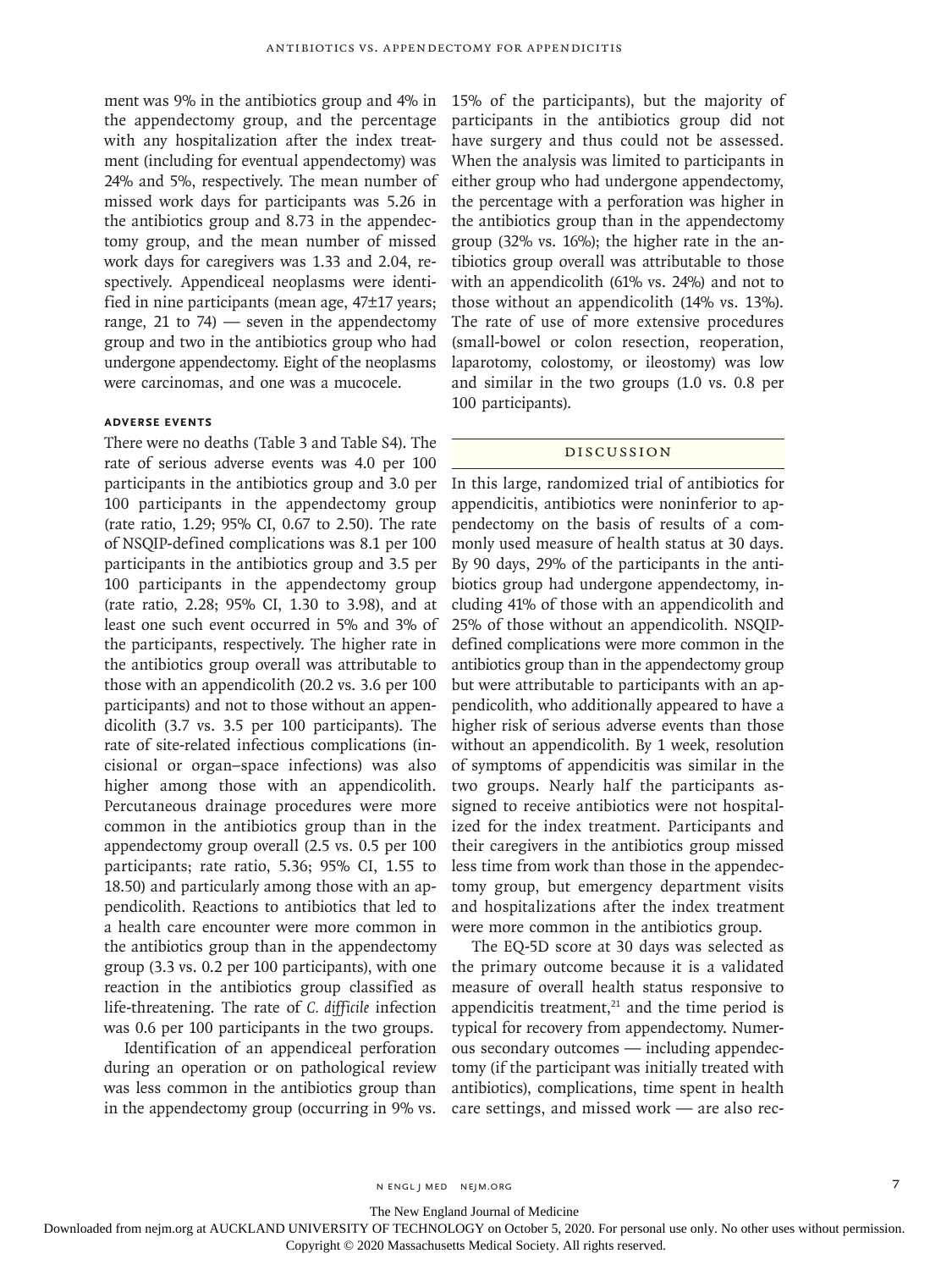| Table 2. Intention-to-Treat Comparison of Patient-Reported Outcomes, Clinical Outcomes, Time Spent in Health Care Settings, and Missed Work."                                                                                                                                                                                                                                                                                                                                                                                                                                                                                                                                                                                      |                            |                    |                                                                                                                                   |                   |                       |                                               |                      |                             |                                                       |
|------------------------------------------------------------------------------------------------------------------------------------------------------------------------------------------------------------------------------------------------------------------------------------------------------------------------------------------------------------------------------------------------------------------------------------------------------------------------------------------------------------------------------------------------------------------------------------------------------------------------------------------------------------------------------------------------------------------------------------|----------------------------|--------------------|-----------------------------------------------------------------------------------------------------------------------------------|-------------------|-----------------------|-----------------------------------------------|----------------------|-----------------------------|-------------------------------------------------------|
| Outcome                                                                                                                                                                                                                                                                                                                                                                                                                                                                                                                                                                                                                                                                                                                            |                            | Overall            |                                                                                                                                   |                   | Appendicolith Present |                                               |                      | <b>Appendicolith Absent</b> |                                                       |
|                                                                                                                                                                                                                                                                                                                                                                                                                                                                                                                                                                                                                                                                                                                                    | Antibiotics                | Surgery            | Effect (95% CI)                                                                                                                   | Antibiotics       | Surgery               | Effect (95% CI)                               | Antibiotics          | Surgery                     | Effect (95% CI)                                       |
| EQ-5D at 30 days it:                                                                                                                                                                                                                                                                                                                                                                                                                                                                                                                                                                                                                                                                                                               | $0.92 \pm 0.13$            | $0.91 + 0.13$      | $(-0.001 to 0.03)$<br>0.01                                                                                                        | $0.92 \pm 0.14$   | $0.92 + 0.13$         | $(-0.03 \text{ to } 0.02)$<br>$-0.01$         | $0.92 + 0.13$        | $0.91 + 0.13$               | $(0.003 \text{ to } 0.03)$<br>0.02                    |
|                                                                                                                                                                                                                                                                                                                                                                                                                                                                                                                                                                                                                                                                                                                                    |                            |                    |                                                                                                                                   |                   |                       |                                               |                      |                             |                                                       |
| By 7 days                                                                                                                                                                                                                                                                                                                                                                                                                                                                                                                                                                                                                                                                                                                          | 350/714 (49)               | 344/688 (50)       | $(0.89 \text{ to } 1.10)$ **<br>0.99                                                                                              | 71/189 (38)       | 85/183 (46)           | $(0.64 \text{ to } 1.03)$ **<br>0.81          |                      | 279/525 (53) 259/505 (51)   | $(0.92 \text{ to } 1.16)$ **<br>1.04                  |
| By 14 days                                                                                                                                                                                                                                                                                                                                                                                                                                                                                                                                                                                                                                                                                                                         | 446/685 (65)               | 435/678 (64)       | $(0.94 \text{ to } 1.10)$ **<br>1.02                                                                                              | 103/182 (57)      | 102/176<br>(58)       | $(0.82 \text{ to } 1.18)$ **<br>0.98          | 343/503 (68)         | 333/502 (66)                | $(0.94 \text{ to } 1.12)^{***}$<br>1.03               |
| By 30 days                                                                                                                                                                                                                                                                                                                                                                                                                                                                                                                                                                                                                                                                                                                         | '6 (68)<br>462/67          | 466/663 (70)       | $(0.91 to 1.04)$ **<br>0.97                                                                                                       | 125/180 (69)      | 111/163<br>(68)       | $(0.88 \text{ to } 1.18)$ **<br>1.02          | 337/496 (68)         | 355/500 (71)                | $(0.88 \text{ to } 1.04)$ **<br>0.96                  |
| - no. of days/<br>Days from randomization to discharge<br>no. of participants (mean) ;<br>for index treatment-                                                                                                                                                                                                                                                                                                                                                                                                                                                                                                                                                                                                                     | 1030/776<br>(1.33)         | 1010/776<br>(1.30) | $(0.89 to 1.13)$ <sup>+</sup><br>1.00                                                                                             | 403/212<br>(1.90) | 330/202<br>(1.63)     | $(0.89 to 1.47)$ <sup>1</sup><br>1.15         | 626/564<br>(1.11)    | 679/574<br>(1.18)           | $(0.82 \text{ to } 1.05)$ <sup>*</sup><br>0.92        |
| within 90 days — no./total no. (%) <br>Any hospitalization after index treatment                                                                                                                                                                                                                                                                                                                                                                                                                                                                                                                                                                                                                                                   | 5(24)<br>154/63            | 32/613(5)          | $(3.21 to 6.65)$ **<br>4.62                                                                                                       | 57/176 (32)       | 8/157(5)              | $(3.13 \text{ to } 12.90)$ **<br>6.36         | 97/459 (21)          | 24/456(5)                   | $(2.62 \text{ to } 6.16)$ **<br>4.02                  |
| Days in hospital after index treatment<br>within 90 days — no. of days,<br>no. of participants (mean);                                                                                                                                                                                                                                                                                                                                                                                                                                                                                                                                                                                                                             | 421/622<br>(0.68)          | 93/609<br>(0.15)   | $(2.49 to 7.73)$ <sup>+</sup><br>4.38                                                                                             | 191/166<br>(1.15) | $37/156$<br>(0.24)    | $(1.46 \text{ to } 14.18)\text{*}$            | 230/456<br>(0.50)    | 56/453<br>(0.12)            | $(2.24 \text{ to } 7.41)$ $\uparrow \uparrow$<br>4.07 |
| treatment within 90 days - no./<br>Any visit to emergency department or<br>urgent care clinic after index<br>$total$ no. $(%)$                                                                                                                                                                                                                                                                                                                                                                                                                                                                                                                                                                                                     | $(6)$ 8<br>55/61           | 26/604 (4)         | $(1.32 \text{ to } 3.25)$ **<br>2.07                                                                                              | 14/165(8)         | 2/153(1)              | $(1.50 to 28.09)$ **<br>6.49                  | 41/453 (9)           | 24/451 (5)                  | $(1.05$ to $2.77)$ **<br>1.70                         |
| Visits to emergency department or urgent<br>care clinic after index treatment<br>within 90 days $-$ no. of visits/<br>no. of participants (mean) ;                                                                                                                                                                                                                                                                                                                                                                                                                                                                                                                                                                                 | 66/615<br>(0.11)           | 24/599<br>(0.04)   | $(1.57 to 4.43)$ <sup>+</sup><br>2.64                                                                                             | 17/163<br>(0.10)  | $2/153$<br>(0.01)     | $8.19$<br>(2.03 to 33.00) $\dagger$ $\dagger$ | 49/452<br>(0.11)     | 22/446<br>(0.05)            | $(1.23 \text{ to } 3.76)$ <sup>+</sup><br>2.15        |
| within 90 days — no. of days/<br>Days of missed work for participant<br>no. of participants (mean);                                                                                                                                                                                                                                                                                                                                                                                                                                                                                                                                                                                                                                | :516/478<br>(5.26)<br>2516 | 4131/473<br>(8.73) | $(0.51 to 0.77)$ <sup><math>+1</math></sup><br>0.63                                                                               | 743/121<br>(6.14) | $1134/125$<br>(9.07)  | $(0.48 to 1.09)$ <sup>1</sup><br>0.72         | $1773/357$<br>(4.97) | 2997/348                    | $(0.48 \text{ to } 0.76) \text{ in}$<br>0.60          |
| 90 days — no. of days/no. of care-<br>Days of missed work for caregiver within<br>givers (mean) #                                                                                                                                                                                                                                                                                                                                                                                                                                                                                                                                                                                                                                  | 679/509<br>(1.33)          | 1009/495<br>(2.04) | $(0.48 \text{ to } 0.91)$ <sup>1</sup><br>0.66                                                                                    | 242/137<br>(1.77) | 213/126<br>(1.69)     | $(0.56 to 1.92)\uparrow\uparrow$              | 437/372<br>(1.17)    | 796/369<br>(2.16)           | $(0.38 to 0.82)$ <sup>+</sup><br>0.56                 |
| Scores on the European Quality of Life–5 Dimensions (EQ-5D) questionnaire range from 0 to 1, with higher scores indicating better health status; the minimal clinically important dif-<br>The overall analysis was adjusted for recruitment site and appendicolith status, and the subgroup analyses were adjusted for recruitment site.<br>The overall analysis was adjusted for appendicolith status, and the subgroup analyses were unadjusted.<br>Resolution of symptoms was defined as the absence of pain, tenderness, and fever.<br>should not be used to infer definitive treatment effects.<br>Plus-minus values are means ±SD. Confidence<br>The effect is a mean difference.<br>ference is 0.05 points.<br>∗<br>⊹<br>⊹∽ |                            |                    | intervals for secondary outcomes and subgroup analyses were not adjusted for multiple comparisons; thus, they are exploratory and |                   |                       |                                               |                      |                             |                                                       |

### **The NEW ENGLAND JOURNAL of MEDICINE**

8 N ENGL J MED NEJM.ORG

\*\* The effect is a relative risk. †† The effect is a rate ratio.

The effect is a relative risk.<br>The effect is a rate ratio.

È

The New England Journal of Medicine

Downloaded from nejm.org at AUCKLAND UNIVERSITY OF TECHNOLOGY on October 5, 2020. For personal use only. No other uses without permission.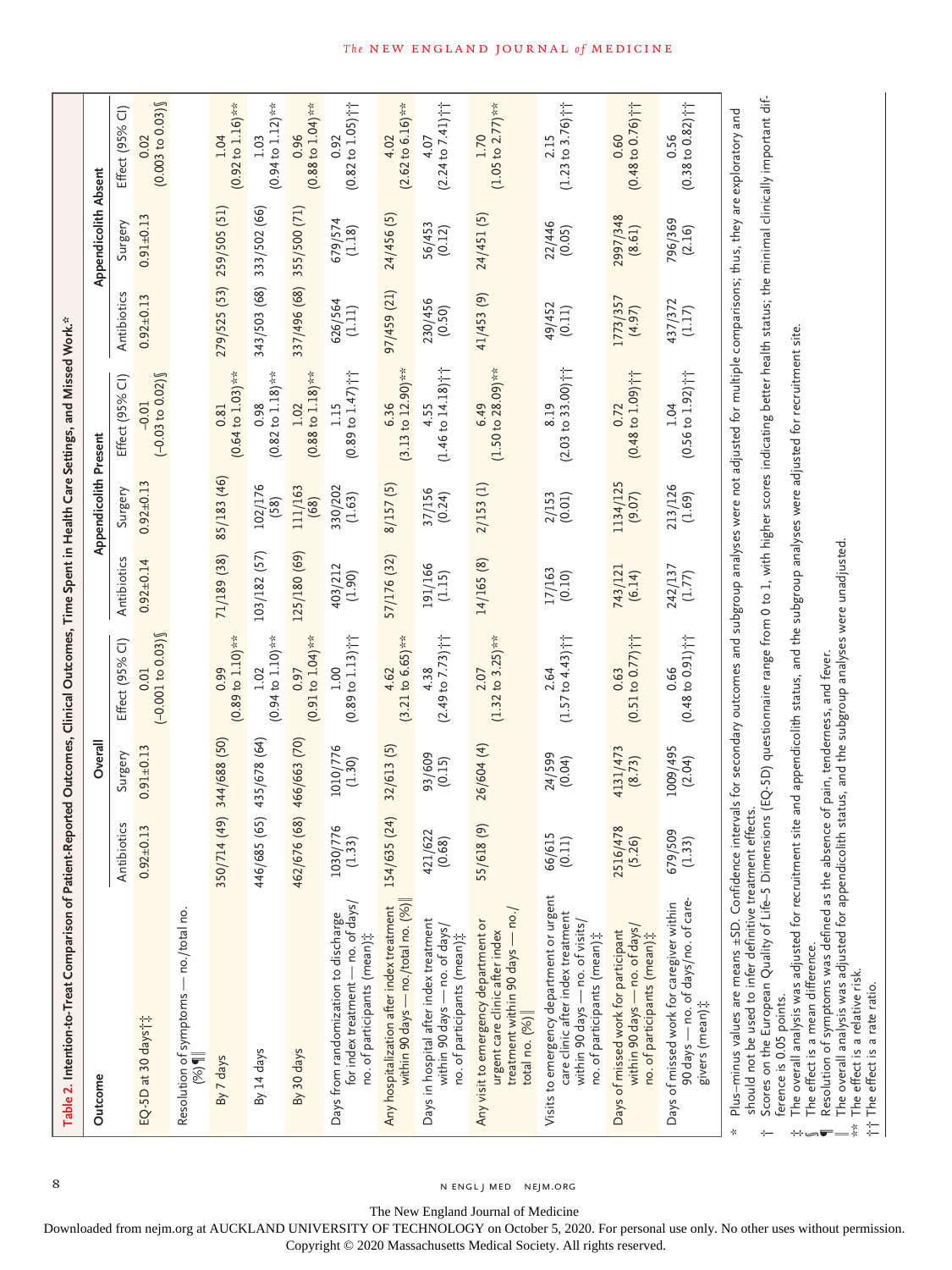

ognized as important considerations in decision making. Another relevant outcome is the potential for missed neoplasm in patients who are not undergoing appendectomy. Although almost all participants underwent CT, and those with evidence suggestive of a mass were excluded, nine neoplasms were identified in the appendectomy specimens. Of note, fewer neoplasms were found among participants in the antibiotics group, and it is unknown whether earlier detection affected patient outcomes.

The CODA trial enrolled patients who had more severe appendicitis than patients in previous trials and included those with an appendicolith. Although appendicoliths are commonly identified on CT and are found in approximately 20% of pathological specimens from patients with and without appendicitis,<sup>23</sup> their effect on treatment success is unclear. Appendicoliths have

been linked to a higher rate of complicated appendicitis,24-26 so patients with an appendicolith were included in a prespecified subgroup in our trial. The broad inclusion criteria of the CODA trial may in part explain the differences in outcomes between our trial and the Appendicitis Acuta (APPAC) trial, the largest previous randomized trial addressing this question (with 530 total patients).<sup>7</sup> The APPAC trial excluded patients with an appendicolith and approached only 30% of all patients with appendicitis. In the APPAC trial, the incidence of appendectomy in the antibiotics group was 16% at 90 days (Salminen P: personal communication), 27% at 1 year, and 39% at 5 years. $27$  The percentage of patients who were found to have a perforation during the index appendectomy procedure was less than 2% in the APPAC trial, $7$  as compared with 16% in the appendectomy group in the CODA trial (13%

The New England Journal of Medicine

Downloaded from nejm.org at AUCKLAND UNIVERSITY OF TECHNOLOGY on October 5, 2020. For personal use only. No other uses without permission.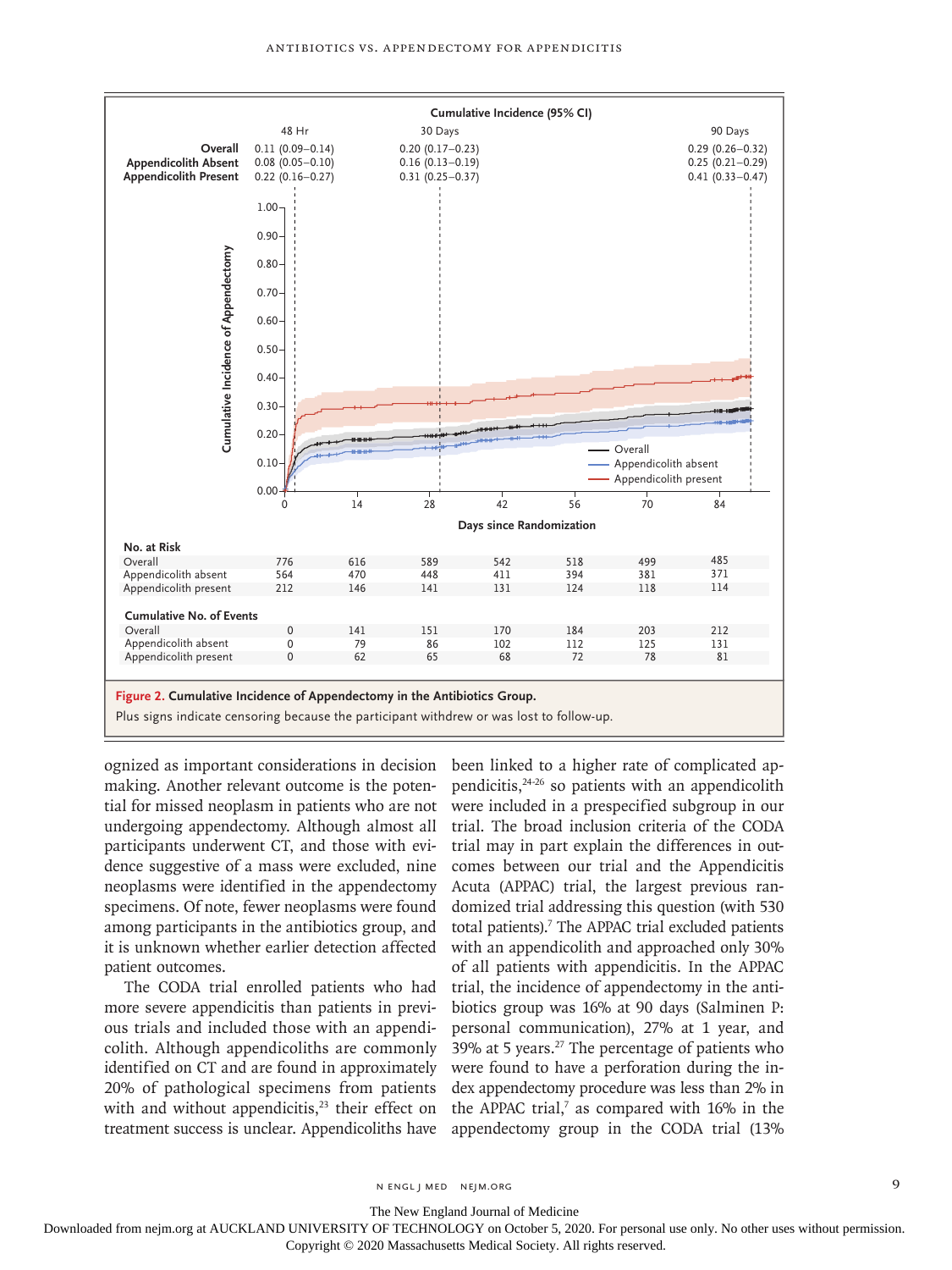| Table 3. Adverse Events and Complications at 90                                                                                                                                                                                                                                                                                                                                                                                                                                                                                                       | Days."                      |              |                                    |               |                       |                                                                                              |                 |                             |                                    |
|-------------------------------------------------------------------------------------------------------------------------------------------------------------------------------------------------------------------------------------------------------------------------------------------------------------------------------------------------------------------------------------------------------------------------------------------------------------------------------------------------------------------------------------------------------|-----------------------------|--------------|------------------------------------|---------------|-----------------------|----------------------------------------------------------------------------------------------|-----------------|-----------------------------|------------------------------------|
| Event                                                                                                                                                                                                                                                                                                                                                                                                                                                                                                                                                 |                             | Overall      |                                    |               | Appendicolith Present |                                                                                              |                 | <b>Appendicolith Absent</b> |                                    |
|                                                                                                                                                                                                                                                                                                                                                                                                                                                                                                                                                       | Antibiotics                 | Surgery      | $(95% CI)$ <sup>+</sup><br>Effect  | Antibiotics   | Surgery               | $(95% CI)$ <sup>+</sup><br>Effect                                                            | Antibiotics     | Surgery                     | Effect (95% CI) †                  |
| Serious adverse events                                                                                                                                                                                                                                                                                                                                                                                                                                                                                                                                |                             |              |                                    |               |                       |                                                                                              |                 |                             |                                    |
| Participants with $\geq$ 1 event - no./ 19/676(3)<br>total no. (%)                                                                                                                                                                                                                                                                                                                                                                                                                                                                                    |                             | 19/656 (3)   | (0.52 to 1.80)<br>0.97             | 11/183 (6)    | 6/169(4)              | $(0.64 \text{ to } 4.48)$<br>1.69                                                            | 8/493 (2)       | 13/487 (3)                  | $(0.25 \text{ to } 1.45)$<br>0.61  |
| of participants (events<br>Total events - no. of events/no.<br>per 100 participants)                                                                                                                                                                                                                                                                                                                                                                                                                                                                  | 27/676 (4.0)                | 20/656 (3.0) | (0.67 to 2.50)<br>1.29             | 17/183 (9.3)  | 6/169(3.6)            | (0.95 to 7.24)<br>2.62                                                                       | 10/493 (2.0)    | 14/487(2.9)                 | (0.28 to 1.76)<br>0.71             |
| Unplanned hospitalization not 19/676 (2.8)<br>for appendectomy                                                                                                                                                                                                                                                                                                                                                                                                                                                                                        |                             | 19/656 (2.9) | $(0.48 \text{ to } 1.91)$<br>0.96  | 10/183 (5.5)  | 6/169(3.6)            | (0.55 to 4.30)<br>1.54                                                                       | $9/493$ $(1.8)$ | 13/487(2.7)                 | (0.26 to 1.80)<br>0.68             |
| NSQIP-defined complications;                                                                                                                                                                                                                                                                                                                                                                                                                                                                                                                          |                             |              |                                    |               |                       |                                                                                              |                 |                             |                                    |
| Participants with $\geq$ 1 event - no./ 37/676(5)<br>total no. (%)                                                                                                                                                                                                                                                                                                                                                                                                                                                                                    |                             | 21/656 (3)   | (1.02 to 2.90)<br>1.72             | 26/183 (14)   | 5/169(3)              | $(1.89 \text{ to } 12.22)$<br>4.80                                                           | 11/493 (2)      | 16/487 (3)                  | $(0.32 \text{ to } 1.45)$<br>0.68  |
| of participants (events<br>Total events - no. of events/no.<br>per 100 participants)                                                                                                                                                                                                                                                                                                                                                                                                                                                                  | 55/676 (8.1)                | 23/656(3.5)  | (1.30 to 3.98)<br>2.28             | 37/183 (20.2) | $6/169$ $(3.6)$       | (2.11 to 15.38)<br>5.69                                                                      | 18/493 (3.7)    | 17/487(3.5)                 | $(0.45 \text{ to } 2.43)$<br>1.05  |
| Site-related infectious<br>complication                                                                                                                                                                                                                                                                                                                                                                                                                                                                                                               | $\ddot{\cdot}$<br>33/771(4) | 21/769 (2.7) | (0.87 to 2.72)<br>1.54             | 22/210 (10.5) | 7/200 (3.5)           | (1.30 to 6.92)<br>2.99                                                                       | 11/561 (2.0)    | 14/569 (2.5)                | (0.33 to 1.92)<br>0.80             |
| Drainage procedure                                                                                                                                                                                                                                                                                                                                                                                                                                                                                                                                    | 17/676 (2.5)                | 3/656(0.5)   | $(1.55 \text{ to } 18.50)$<br>5.36 | 12/183 (6.6)  | 1/169 (0.6)           | $(1.42$ to $86.55)$<br>11.08                                                                 | 5/493 (1.0)     | 2/487(0.4)                  | $(0.48 \text{ to } 12.67)$<br>2.47 |
| participants (events per<br>- no. of events/no. of<br>health care encounter<br>Reaction to antibiotics that led to a<br>100 participants)                                                                                                                                                                                                                                                                                                                                                                                                             | 22/676 (3.3)                | 1/656 (0.2)  | (2.86 to 159.67)<br>21.36          | 6/183(3.3)    | 0/169                 | ≸                                                                                            | 16/493 (3.2)    | 1/487(0.2)                  | (2.07 to 120.50)<br>15.81          |
| pants (events per 100<br>$\mathsf{C}$ lostridioides difficile colitis — no. of<br>events/no. of partici-<br>participants)                                                                                                                                                                                                                                                                                                                                                                                                                             | 4/676 (0.6)                 | 4/656 (0.6)  | (0.21 to 4.63)<br>0.99             | 0/183         | 0/169                 | $\frac{4}{2}$                                                                                | 4/493 (0.8)     | 4/487 (0.8)                 | (0.21 to 4.63)<br>0.99             |
| t Individual frequencies for National Surgical Quality Improvement Program (NSQIP)–defined complications are provided in Table S4.<br>§ Site-related infectious complications were defined as incisional infections or organ-coan<br>* All overall analyses were adjusted for appendicolith status, and all subgroup analyses were unadjusted. NA denotes not applicable.<br>$\dagger$ The effect is a relative risk for participants with 21 event and is a rate ratio for all other outcomes.<br>Site-related infectious complications were defined |                             |              |                                    |               |                       | as incisional infections or organ-space infections (abscesses) that had occurred at 30 days. |                 |                             |                                    |

10 N ENGL J MED NEJM.ORG

The New England Journal of Medicine

Downloaded from nejm.org at AUCKLAND UNIVERSITY OF TECHNOLOGY on October 5, 2020. For personal use only. No other uses without permission.

Copyright © 2020 Massachusetts Medical Society. All rights reserved.

# **The NEW ENGLAND JOURNAL of MEDICINE**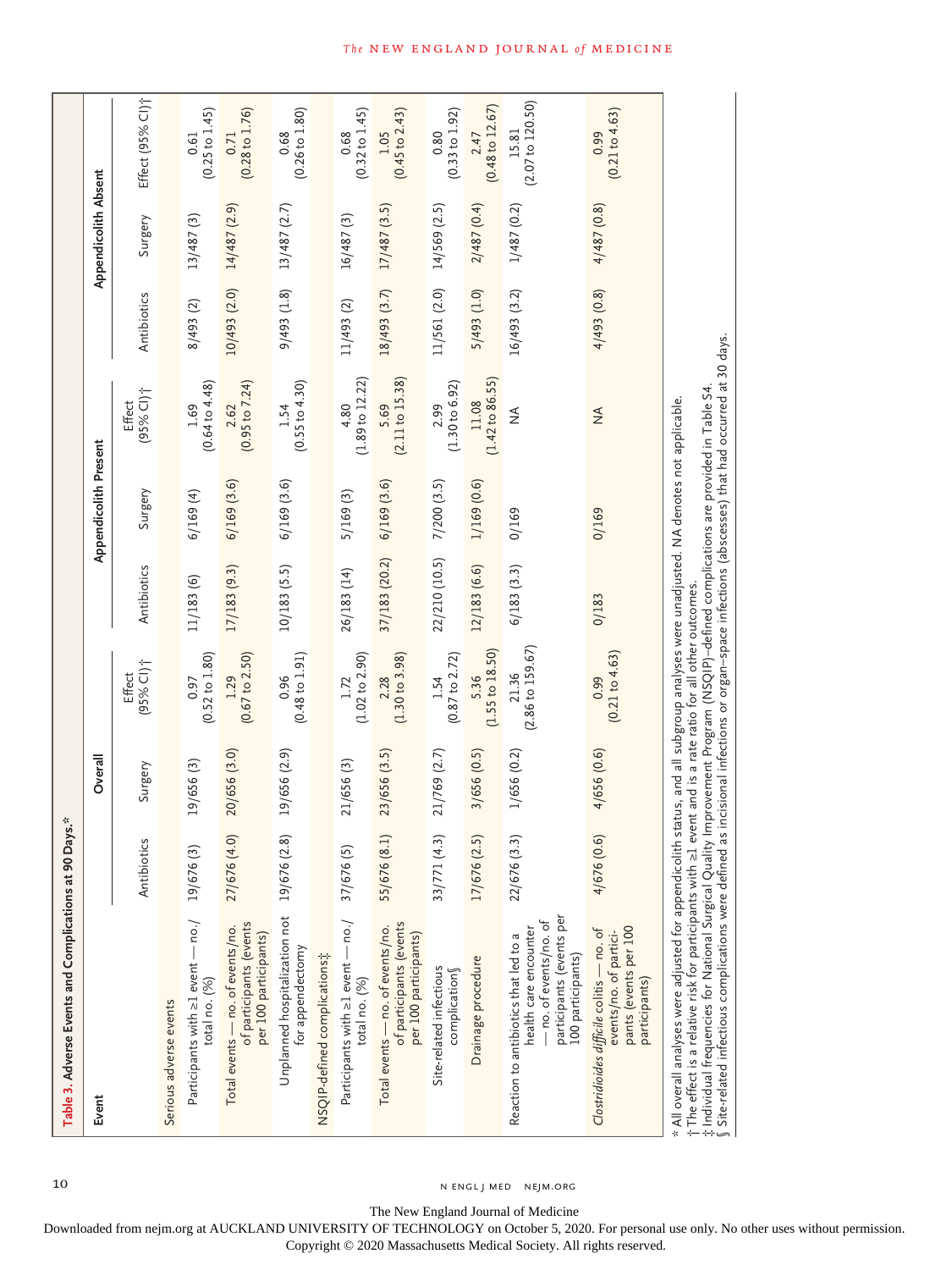among those without an appendicolith), a finding consistent with the greater severity of appendicitis in our trial population. The rate of perforation identified in the CODA trial is consistent with rates reported in population studies of appendicitis.28 Disease severity, particularly related to the presence of an appendicolith, may have also contributed to our finding of a higher risk of abscess formation and drainage procedures in the antibiotics group, although these were uncommon events. In our trial, most appendectomy procedures were laparoscopic and nearly half the participants in the antibiotics group received the antibiotics in the emergency department (avoiding hospitalization for the index treatment), whereas in the APPAC trial, surgeons used only open surgical techniques and hospital stays were required in both treatment groups. These differences probably explain the higher observed rate of site-related infectious complications in the appendectomy group and the longer hospitalizations in both treatment groups in the APPAC trial than in the CODA trial.7 Of note, both trials showed that missed work was less frequent in the antibiotics group. A recent meta-analysis of five randomized trials showed lower complication rates and shorter disability with antibiotic treatment than with appendectomy.29

This report has the following limitations. It includes only 90-day follow-up data and thus underrepresents recurrence and long-term complications; ongoing follow-up will inform longerterm outcomes. Although almost all patients with appendicitis were approached for participation in the trial, only approximately 30% of eligible patients agreed to undergo randomization, with variation in this percentage across sites, and this factor may have introduced selection bias; a parallel observational cohort study that includes approximately 500 patients who selected their treatment is currently ongoing. Because this was a pragmatic trial, the protocol did not specify requirements for hospitalization or for a given antibiotic regimen. The trial was not blinded, and this factor may have influenced several outcomes, including the primary outcome. In addition, some patients in the appendectomy group declined surgery, and some patients in the antibiotics group underwent appendectomy without meeting protocol-specified criteria for surgery. In a small previous study, Talan et al.<sup>30</sup> found

that outpatient management was feasible. In the CODA trial, patients were selected to receive antibiotics on an outpatient basis according to protocol-specified discharge criteria, and rates of use varied greatly across sites. Because of expected confounding related to site and patient characteristics, we did not assess outcomes according to outpatient or inpatient treatment. Although we prespecified a plan to assess outcomes according to the presence or absence of an appendicolith, our observations in these subgroups must be considered in the context of the small numbers of several individual complications. Furthermore, there was no adjustment for multiple testing of secondary outcomes.

This comparative effectiveness trial showed that, for the treatment of appendicitis, antibiotics were noninferior to appendectomy on the basis of results of a standardized measure of general health status, at least in the short term. In the antibiotics group, nearly 3 in 10 participants had undergone appendectomy by 90 days, and there were more emergency department visits and hospitalizations after the index treatment than in the appendectomy group. An alternative perspective is that, in the antibiotics group, more than 7 in 10 participants avoided surgery, many were treated on an outpatient basis, and participants and caregivers missed less time at work than with appendectomy. In the antibiotics group, participants with an appendicolith were at a higher risk for both appendectomy and complications than participants without an appendicolith. These data may be particularly relevant during the Covid-19 pandemic, as patients and clinicians weigh the benefits and risks of each approach, considering individual characteristics, preferences, and circumstances.

The CODA Collaborative writing committee assumes responsibility for the content of this article. The views presented in this work are solely the responsibility of the authors and do not necessarily represent the views of the Patient-Centered Outcomes Research Institute, its board of governors, or its methodology committee.

Supported by a Patient-Centered Outcomes Research Institute Award (1409-240099).

Disclosure forms provided by the authors are available with the full text of this article at NEJM.org.

A data sharing statement provided by the authors is available with the full text of this article at NEJM.org.

We thank Margo Godersky and Caroline Shevrin, M.S., for their outstanding efforts in coordinating the early publication of the trial results; the many surgeons, emergency department physicians, and research staff members who helped to make this trial a success; and all the trial participants for their generosity and altruism.

n engl j med nejm.org 11

The New England Journal of Medicine

Downloaded from nejm.org at AUCKLAND UNIVERSITY OF TECHNOLOGY on October 5, 2020. For personal use only. No other uses without permission. Copyright © 2020 Massachusetts Medical Society. All rights reserved.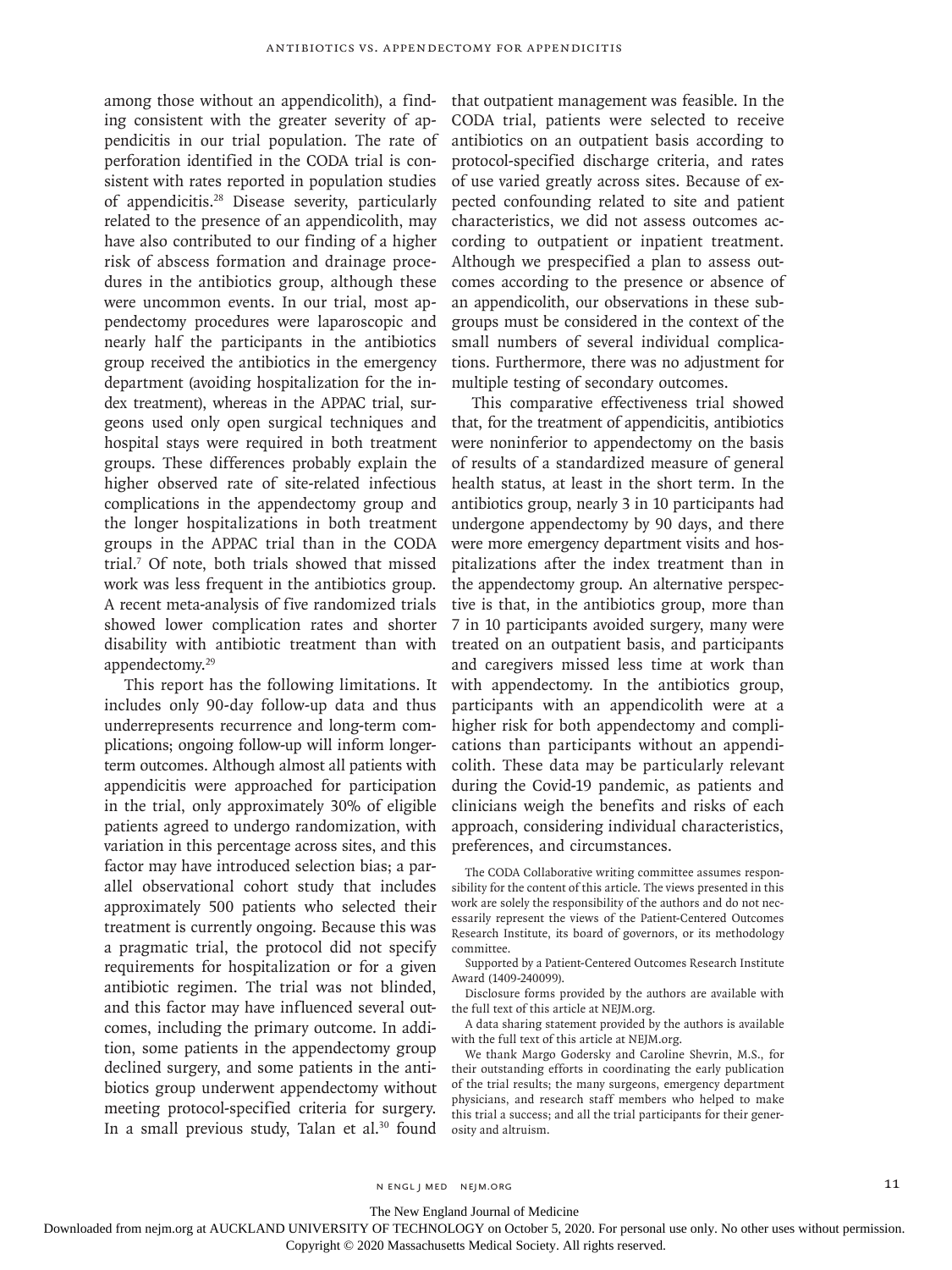#### **Appendix**

The members of the writing committee are as follows: David R. Flum, M.D., M.P.H., Giana H. Davidson, M.D., M.P.H., Sarah E. Monsell, M.S., Nathan I. Shapiro, M.D., M.P.H., Stephen R. Odom, M.D., Sabrina E. Sanchez, M.D., M.P.H., F. Thurston Drake, M.D., M.P.H., Katherine Fischkoff, M.D., Jeffrey Johnson, M.D., Joe H. Patton, M.D., Heather Evans, M.D., Joseph Cuschieri, M.D., Amber K. Sabbatini, M.D., M.P.H., Brett A. Faine, Pharm.D., Dionne A. Skeete, M.D., Mike K. Liang, M.D., Vance Sohn, M.D., Karen McGrane, M.D., Matthew E. Kutcher, M.D., Bruce Chung, M.D., Damien W. Carter, M.D., Patricia Ayoung-Chee, M.D., M.P.H., William Chiang, M.D., Amy Rushing, M.D., Steven Steinberg, M.D., Careen S. Foster, M.D., Shaina M. Schaetzel, M.D., Thea P. Price, M.D., Katherine A. Mandell, M.D., M.P.H., Lisa Ferrigno, M.D., M.P.H., Matthew Salzberg, M.D., Daniel A. DeUgarte, M.D., Amy H. Kaji, M.D., Ph.D., Gregory J. Moran, M.D., Darin Saltzman, M.D., Ph.D., Hasan B. Alam, M.D., Pauline K. Park, M.D., Lillian S. Kao, M.D., Callie M. Thompson, M.D., Wesley H. Self, M.D., M.P.H., Julianna T. Yu, M.D., Abigail Wiebusch, M.D., Robert J. Winchell, M.D., Sunday Clark, Sc.D., M.P.H., Anusha Krishnadasan, Ph.D., Erin Fannon, B.A., Danielle C. Lavallee, Pharm.D., Ph.D., Bryan A. Comstock, M.S., Bonnie Bizzell, M.Ed., Patrick J. Heagerty, Ph.D., Larry G. Kessler, Sc.D., and David A. Talan, M.D.

The affiliations of the members of the writing committee are as follows: the University of Washington (D.R.F., G.H.D., S.M., A.K.S., E.F., D.C.L., B.A.C., P.J.H., L.G.K.), the Washington State Hospital Association (B.B.), Harborview Medical Center (H.E., J.C.), the Swedish Medical Center (K.A.M.), and the Virginia Mason Medical Center (J.T.Y., A.W.), Seattle, Madigan Army Medical Center, Tacoma (V.S., K.M.), and Providence Regional Medical Center Everett, Everett (C.S.F., S.M.S.) — all in Washington; Beth Israel Deaconess Medical Center (N.I.S., S.R.O.) and Boston University Medical Center (S.E.S., F.T.D.) — both in Boston; Columbia University Medical Center (K.F.), Tisch Hospital, NYU Langone Medical Center (P.A.-C., W.C.), Bellevue Hospital Center, NYU School of Medicine (P.A.-C., W.C.), and Weill Cornell Medical Center (R.J.W., S.C.) — all in New York; Henry Ford Health, Detroit (J.J., J.H.P.), and the University of Michigan, Ann Arbor (H.B.A., P.K.P.); University of Iowa Hospitals and Clinics, Iowa City (B.A.F., D.A.S.); the University of Texas Lyndon B. Johnson Medical Center (M.K.L.) and the University of Texas Health Science Center at Houston (L.S.K.) — both in Houston; the University of Mississippi Medical Center, Jackson (M.E.K.); Maine Medical Center, Portland (B.C., D.W.C.); Ohio State University Medical Center, Columbus (A.R., S.S.); Rush University Medical Center, Chicago (T.P.P.); UCHealth University of Colorado Hospital, Denver (L.F., M.S.); Harbor UCLA Medical Center (D.A.D., A.H.K.), Olive View UCLA Medical Center (G.J.M., D.S., A.K.), and Ronald Reagan UCLA Medical Center (D.A.T.) — all in Los Angeles; and Vanderbilt University Medical Center, Nashville (C.M.T., W.H.S.).

#### **References**

**1.** Coldrey E. Treatment of acute appendicitis. Br Med J 1956;2:1458-61.

**2.** Eriksson S, Granström L. Randomized controlled trial of appendicectomy versus antibiotic therapy for acute appendicitis. Br J Surg 1995;82:166-9.

**3.** Styrud J, Eriksson S, Nilsson I, et al. Appendectomy versus antibiotic treatment in acute appendicitis: a prospective multicenter randomized controlled trial. World J Surg 2006;30:1033-7.

**4.** Turhan AN, Kapan S, Kütükçü E, Yiğitbaş H, Hatipoğlu S, Aygün E. Comparison of operative and non operative management of acute appendicitis. Ulus Travma Acil Cerrahi Derg 2009;15:459- 62.

**5.** Hansson J, Körner U, Khorram-Manesh A, Solberg A, Lundholm K. Randomized clinical trial of antibiotic therapy versus appendicectomy as primary treatment of acute appendicitis in unselected patients. Br J Surg 2009;96:473- 81.

**6.** Vons C, Barry C, Maitre S, et al. Amoxicillin plus clavulanic acid versus appendicectomy for treatment of acute uncomplicated appendicitis: an open-label, non-inferiority, randomised controlled trial. Lancet 2011;377:1573-9.

**7.** Salminen P, Paajanen H, Rautio T, et al. Antibiotic therapy vs appendectomy for treatment of uncomplicated acute appendicitis: the APPAC randomized clinical trial. JAMA 2015;313:2340-8.

**8.** Ehlers AP, Talan DA, Moran GJ, Flum DR, Davidson GH. Evidence for an antibiotics-first strategy for uncomplicated appendicitis in adults: a systematic review and gap analysis. J Am Coll Surg 2016; 222:309-14.

**9.** Sceats LA, Trickey AW, Morris AM,

Kin C, Staudenmayer KL. Nonoperative management of uncomplicated appendicitis among privately insured patients. JAMA Surg 2019;154:141-9.

**10.** American College of Surgeons. COV-ID-19 guidelines for triage of emergency general surgery patients. March 25, 2020 (https://www.facs.org/covid-19/clinical -guidance/elective-case/emergency-surgery). **11.** Davidson GH, Flum DR, Talan DA, et al. Comparison of Outcomes of antibiotic Drugs and Appendectomy (CODA) trial: a protocol for the pragmatic randomised study of appendicitis treatment. BMJ Open 2017;7(11):e016117.

**12.** Ehlers AP, Davidson GH, Deeney K, Talan DA, Flum DR, Lavallee DC. Methods for incorporating stakeholder engagement into clinical trial design. EGEMS (Wash DC) 2017;5:4.

**13.** Ehlers AP, Davidson GH, Bizzell BJ, et al. Engaging stakeholders in surgical research: the design of a pragmatic clinical trial to study management of acute appendicitis. JAMA Surg 2016;151:580-2. **14.** Methodology Committee of the Patient-Centered Outcomes Research Institute (PCORI). Methodological standards and patient-centeredness in comparative effectiveness research: the PCORI perspective. JAMA 2012;307:1636-40.

**15.** Flum DR, Alfonso-Cristancho R, Devine EB, et al. Implementation of a "real-world" learning health care system: Washington State's Comparative Effectiveness Research Translation Network (CERTAIN). Surgery 2014;155:860-6.

**16.** Solomkin JS, Mazuski JE, Bradley JS, et al. Diagnosis and management of complicated intra-abdominal infection in adults and children: guidelines by the Surgical Infection Society and the Infectious Diseases Society of America. Surg Infect (Larchmt) 2010;11:79-109.

**17.** Mazuski JE, Tessier JM, May AK, et al. The Surgical Infection Society revised guidelines on the management of intraabdominal infection. Surg Infect (Larchmt) 2017;18:1-76.

**18.** EuroQol Group. EuroQol — a new facility for the measurement of health-related quality of life. Health Policy 1990;16:199- 208.

**19.** Le QA, Doctor JN, Zoellner LA, Feeny NC. Minimal clinically important differences for the EQ-5D and QWB-SA in posttraumatic stress disorder (PTSD): results from a doubly randomized preference trial (DRPT). Health Qual Life Outcomes 2013;11:59.

**20.** American College of Surgeons, National Surgical Quality Improvement Program. User guide for the 2014 ACS NSQIP participant use data file (PUF). October 2015 (https://www.facs.org/~/media/files/ quality%20programs/nsqip/nsqip\_puf\_ userguide\_2014.ashx).

**21.** Koumarelas K, Theodoropoulos GE, Spyropoulos BG, Bramis K, Manouras A, Zografos G. A prospective longitudinal evaluation and affecting factors of health related quality of life after appendectomy. Int J Surg 2014;12:848-57.

**22.** Piaggio G, Elbourne DR, Pocock SJ, Evans SJ, Altman DG. Reporting of noninferiority and equivalence randomized trials: extension of the CONSORT 2010 statement. JAMA 2012;308:2594-604.

**23.** Fraser N, Gannon C, Stringer MD. Appendicular colic and the non-inflamed appendix: fact or fiction? Eur J Pediatr Surg 2004;14:21-4.

**24.** Sakran JV, Mylonas KS, Gryparis A, et al. Operation versus antibiotics — the

12 N ENGL J MED NEJM.ORG

Downloaded from nejm.org at AUCKLAND UNIVERSITY OF TECHNOLOGY on October 5, 2020. For personal use only. No other uses without permission.